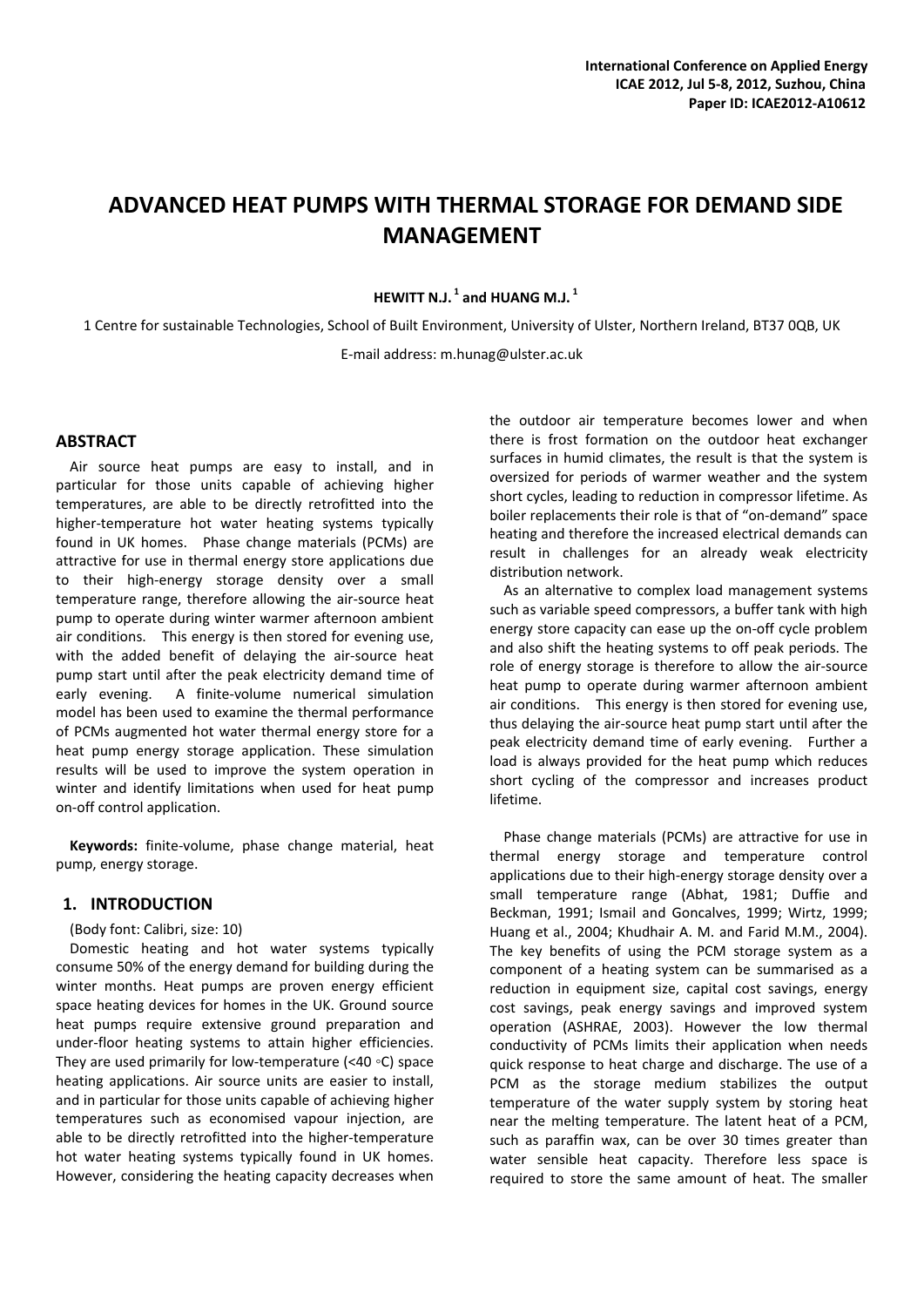volume also reduces the heat loss from the storage. The latent heat storage can reduce short cycling of the compressor especially when the heat demanding is reduced in summer.

So far only the water storage systems have been commercially used in space heating systems for residential buildings. There have been no detailed investigations into the modifications resulting from using phase change materials for thermal energy storage systems for heat pump applications, although some work has been carried out to achieve high rates of heat transfer and rapid charging on PCMs (Huang et al 2004). The experimental and simulation results showed that fins in contact with the PCM could greatly improve the heat transfer of the melting process of the thermal storage unit. The analysis of their experimental results showed that the enhancement mechanism of the fin was attributed to its ability to improve both heat conduction and natural convection very effectively. Solid‐liquid transition PCMs have been incorporated into gypsum wallboards and augmented to building cavity walls to provide passive energy storage in buildings (Paris et al, 1999, Huang et al., 2006). The thermal performance of solar‐aided latent heat storage systems have been theoretically and experimentally studied by Esen (2000) and Comakli et al. ( 1993).

Reviews of the general numerical techniques for the solution of solid-liquid phase change problems have been undertaken by Dincer and Rosen (2002) and Voller (1997). For the conduction‐dominated phase, in some models the effects of natural convection in the melt phase is incorporated in the model by using an enhanced thermal conductivity (or thermal diffusivity) for the melt (Brousseau and Lacroix 1998; Farid and Hussian, 1990). Studies have been undertaken that focus on the melt process inside containers using three‐dimensional (Huang et al., 2007) and two‐dimensional numerical models for rectangular cross section containers (Bertrand et al.1999, Binet and Lacroix, 1998) and for cylindrical containers (Sasaguchi et al.1997). In spite of the impressive number of articles published on the subject over the last twenty years, simulation of PCMs for real thermal applications with cyclic melting and solidification subject to realistic boundary conditions remains a challenging task.

The new designed heat storage for heat pump heat management is described and its basic thermal characteristics are evaluated. It is a kind of PCM pin‐fin water storage. The vessels filled with phase change material (PCM) are vertical augmented to the water storage. This design combines two important features of heat storage – high heat transfer surface (due to large number of PCM vessels/fins) and high thermal capacity (which results from the use of PCM). Such a heat sink can be very effective in removing heat from heat pump in steady states, and simultaneously it can stabilize the temperature of the heat dispassion. Thermal characteristics of the device in steady conditions, i.e. overall thermal demanding, were estimated by simple energy balance. Thermal performances of heat storage in transient conditions were determined base on numerical simulation of transient heat transfer, including melting process of PCM. These results show the benefits of the use of different PCMs in the different structure of heat storages.

In this paper, an experimental validated finite volume numerical simulation model used for PCM temperature regulation application (Huang et al., 2004) has been adopted to examine the thermal performance of PCM for a novel heat pump energy storage with on‐off cyclic application. The performance of the heat pump PCM water storage has been modelled which the running conditions used the experimental data from laboratory experiments and field trials. As yet untried PCM applications will now be modelled and this will be then coupled to the dynamic simulation of the heat pump to understand the performance of a heat store in this system. The thermal processes occurring in the integrated PCM storage heat pump system can be predicted and the time lag for pre‐heating could be used for economic analysis of heat pumps in the future. These simulation results will be used to improve heat pump system size selection and identify design limitations for energy storage.

# **2. HEAT PUMP PCM‐WATER STORAGE SYSTEM CONFIGERANTIONS AND CONDITIONS**

# **2.1 PCMS selection for PCM water storages**

The selection of the PCM is a crucial point. There are problems associated with the volume expansion of the PCM and the density change in the PCM that takes place upon melting/solidification (Dincer and Rosen, 2002). The most suited PCM for the desired application should have a fixed or relative close range of melting point close to the maximum heating supply point of the heat pump with high latent heat of fusion to absorb maximum heat before phase change, high thermal conductivity for efficient heat removal, low or no corrosive behaviour, non combustible, phase congruence, low cost and ease of availability. Unfortunately none of the available PCMs possesses all of the desired properties altogether so a trade off is necessary. Based on the stated properties, a PCM was selected prioritising melting point, latent heat of fusion, combustibility and thermal conductivity and was evaluated for the system performance. Phase change material enclosed in vessels start to absorb additional amount of heat. Thus, PCM protects against excessively rapid increase of temperature. In order to obtain such performance characteristics, phase change material should be chosen so that its melting temperature was lower than temperature of heat pump condenser 5 C during normal operation. In those conditions the whole amount of PCM should remain in phase change state.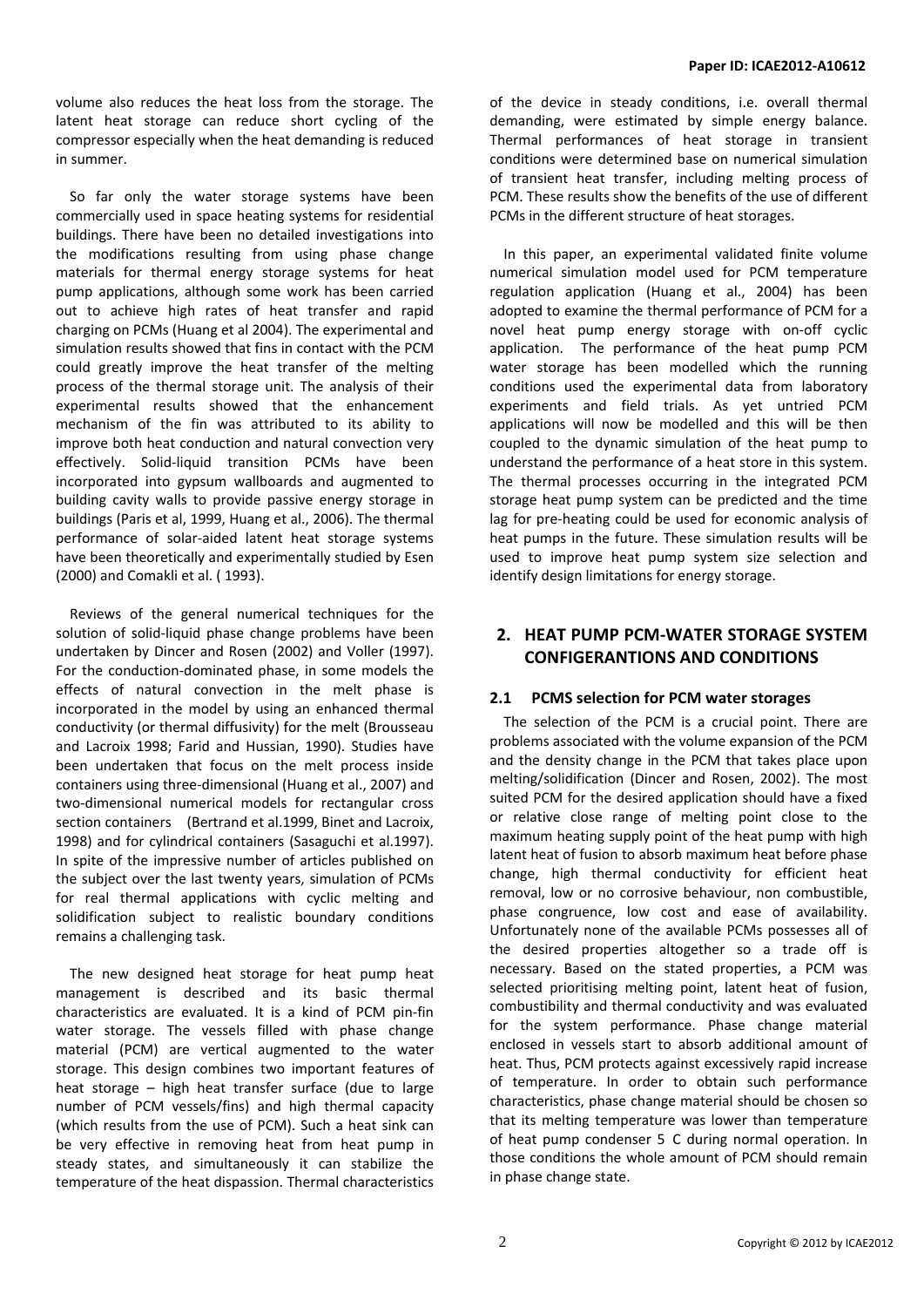#### RT42 RT52 Water Copper Latent heat of fusion  $(kJ/kg)$  174 173 N/A N/A Melting temperature  $(^{\circ}C)$  41 52 N/A Solid phase density (kg /  $m^3$ ) 880 880 N/A 8795

Thermal conductivity  $(W / m K)$  0.2 0.2 0.609 385<br>Specific heat  $(kI / k\sigma K)$  2.1 2.1 4.185 0.38 Specific heat (kJ / kg K) 2.1 2.1 4.185 0.385

) 760 760 983 N/A

**Table 1 Physical properties of the materials used for simulations**

Liquid phase density (kg  $/m<sup>3</sup>$ 

The melting point of the high melting point PCM should be higher than comfort temperature but less than the maximum temperature obtainable from the heat pump. Thus for a residential application PCMs should be in the range of 55 °C. Solid‐liquid phase change material RT42 and RT52 (paraffin based phase change material) (Anon, 2011) that is available commercially have been used for simulation in this study. Two types of PCM with different meting points 41 and 52 C have been studied for the two system configuration and compared with the full water storage. The closed PCM vessel allows for volume expansion of the PCM to take place within the structure. The heated PCM material will be melted during the off peak time, then during the night peak time or in the morning heating time it is solidified and the stored latent heat is released to meet some parts of the space heating load.

Physical properties of the PCM RT42 and RT52, copper coils and water used as input data in the simulations are summarised in Table 1.

### **2.2 Heat Pump PCM storage configuration**

The rectangle water storage with 30cm by width, 52cm by length and 100 cm by height is designed for residential home heating store. Copper tube helix heat exchanger is situated inside the water storage along the storage wall with gap through which to heat the water for the hot water supply for residential application. Two copper tube with diameter of 20 to the gaps of wall at 40 is invested. The PCM is filled in different square or rectangle shaped vessels and augmented into the water storage vertical in case I to V (Table 2). The detailed schedules of the system for case II, IV and V are listed in Figure 1. In order to meet the challenge of low heat conductivity, the coils must have a high surfaces area in order to (a) heat the storage effectively doing off‐peak heating; (b) heat the home effectively during heat demand times; (c) heat the home directly with the heat pump in times of greater demand. During the heating period the heating load is firstly met by the storage system, and if the load exceeds the storage system capability, then the heat pump system will meet the rest of the load.

|               |            | Single PCM PCM |              |               | <b>PCM</b>    |                                 | PCM/heating     |
|---------------|------------|----------------|--------------|---------------|---------------|---------------------------------|-----------------|
|               | PCM vessel | vessel size    | larea        |               |               | Water area perime ter PCM/water | coil pipe       |
|               | number     | (cmXcm)        | $\rm (cm^2)$ | $\text{cm}^2$ | $\text{(cm)}$ | area ratio                      | perimeter ratio |
| Water storage | N/A        | N/A            |              | 1236          |               |                                 |                 |
| Case I        |            | 8 4 X 4        | 128          | 1108          | 128           | 0.116                           | 0.485           |
| Case II       |            | 16 4 X 4       | 256          | 980           | 128           | 0.261                           | 0.485           |
| Case III      |            | $16$ 4x8       | 256          | 980           | 192           | 0.261                           | 0.727           |
| Case IV       |            | 16 2X8         | 256          | 980           | 320           | 0.261                           | 1.212           |
| Case V        |            | 33 2X8         | 528          | 708           | 660           | 0.746                           | 2.500           |





### **Figure 1. A horizontal cross-section of the simulated water storage with cooper tube helix heat coils and PCM vessels for HP system heat water store**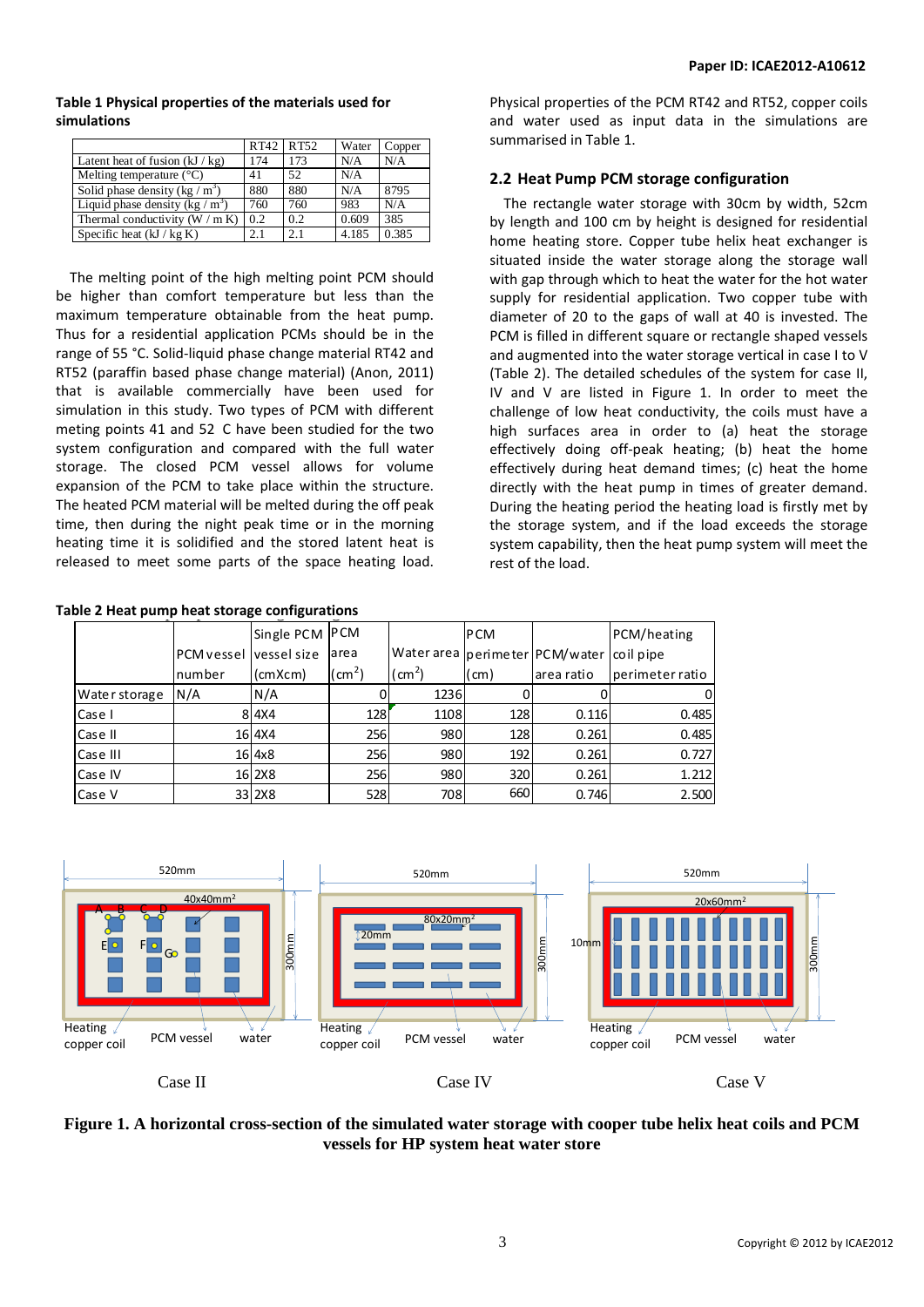

**Figure 2 Temperatures of on‐off control HP system with indoor and outdoor ambient temperature**

### **3. MATHEMATICAL MODEL**

The basic mathematical model used is based on two dimensional model (Huang et al., 2004). A schematic of the system modelled is illustrated in Fig. 1. It is assumed that the heat Hsupply supplied by heat pump is transferred to the heating copper coil in the water storage, therefore the PCM in the vessels inside of the heat store is heated.

$$
H_{\sup ply_{, \Delta t}} = \sum (T_{\text{water}, t+\Delta t} - T_{\text{water}, t}) \rho_{\text{water}} c_{p, \text{water}} V_{\text{water}} + \sum (T_{\text{PCM}, t+\Delta t} - T_{\text{PCM}, t}) \rho_{\text{PCM}} c_{p, \text{PCM}} V_{\text{PCM}} + Q_{\text{demand}}
$$
(1)

where, VPCM and Vwater are the water and PCM volumes in the storage respectively. When the calculated water temperature TPCM, $t+$ t is greater than Tm, thermal energy is used for phase change and the temperature in the

$$
H_{\sup ply_{, \Delta t}} = \sum (T_{\text{water}, t+\Delta t} - T_{\text{water}, t}) \rho_{\text{water}} c_{p, \text{water}} V_{\text{water}} + \sum (T_{\text{PCM}, t+\Delta t} - T_{\text{m}}) \rho_{\text{PCM}} c_{p, \text{PCM}} V_{\text{PCM}} + HV_{\text{PCM}} + Q_{\text{demand}}
$$
(2)

In this study, the thermal performance of the storage with the constant heat input for water only storage has been compared with those PCM augmented water storage. The detailed configurations of the PCM storages have been

storage is from Twater,t to Twater,t+ t (iii) there is no heat lost from the adiabatic boundaries of the storage system to the surrounding. The energy balance for a storage system when the calculated temperature TPCM,t+ $\Delta t$  is smaller than the PCM melt temperature Tm is:

Assuming (i) the heat transfer coefficients from the coil surface to the surrounded water has the fixed values, (ii) that in time t the temperature change within the PCM is from TPCM,t to TPCM,t+Δt and within the water in the

PCM remains constant at Tm until the phase change is completed, i.e. the absorbed energy in the PCM is larger than the latent heat of fusion H. The total time for phase change is t for which this condition holds. The energy balance for the phase transition is:

detailed are presented in table 2. The storage is insulated. The surrounding temperatures along with the initial store temperature were set to 10 °C.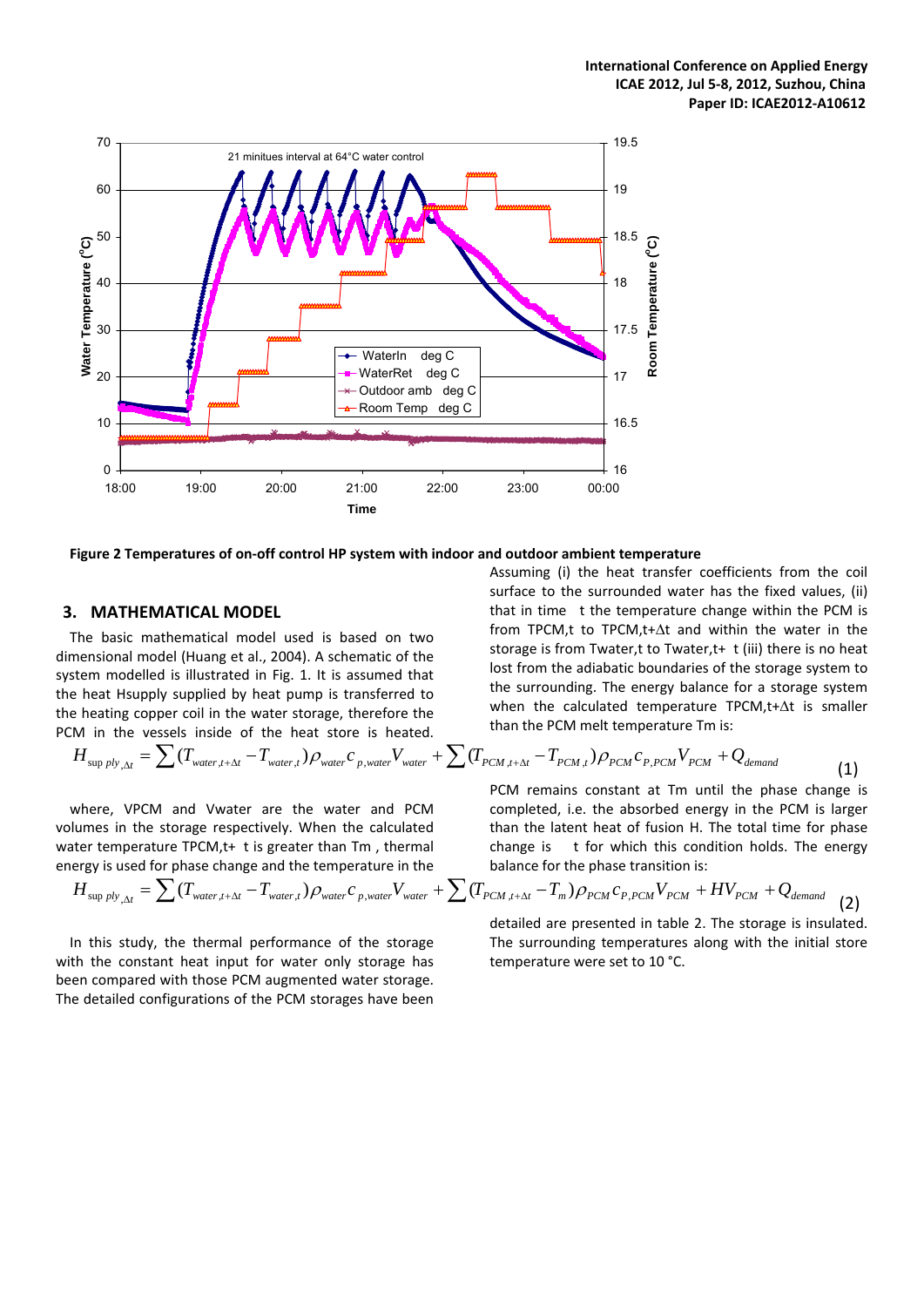# **200min**

# 100min

















 $0.2$  0.3<br>Length (m)





Figure 3 Cross-section isotherms of the water heat storage with 65°C heating coils and RT52 vessels for different time **process**

 $\overline{0.5}$ 

 $0.4$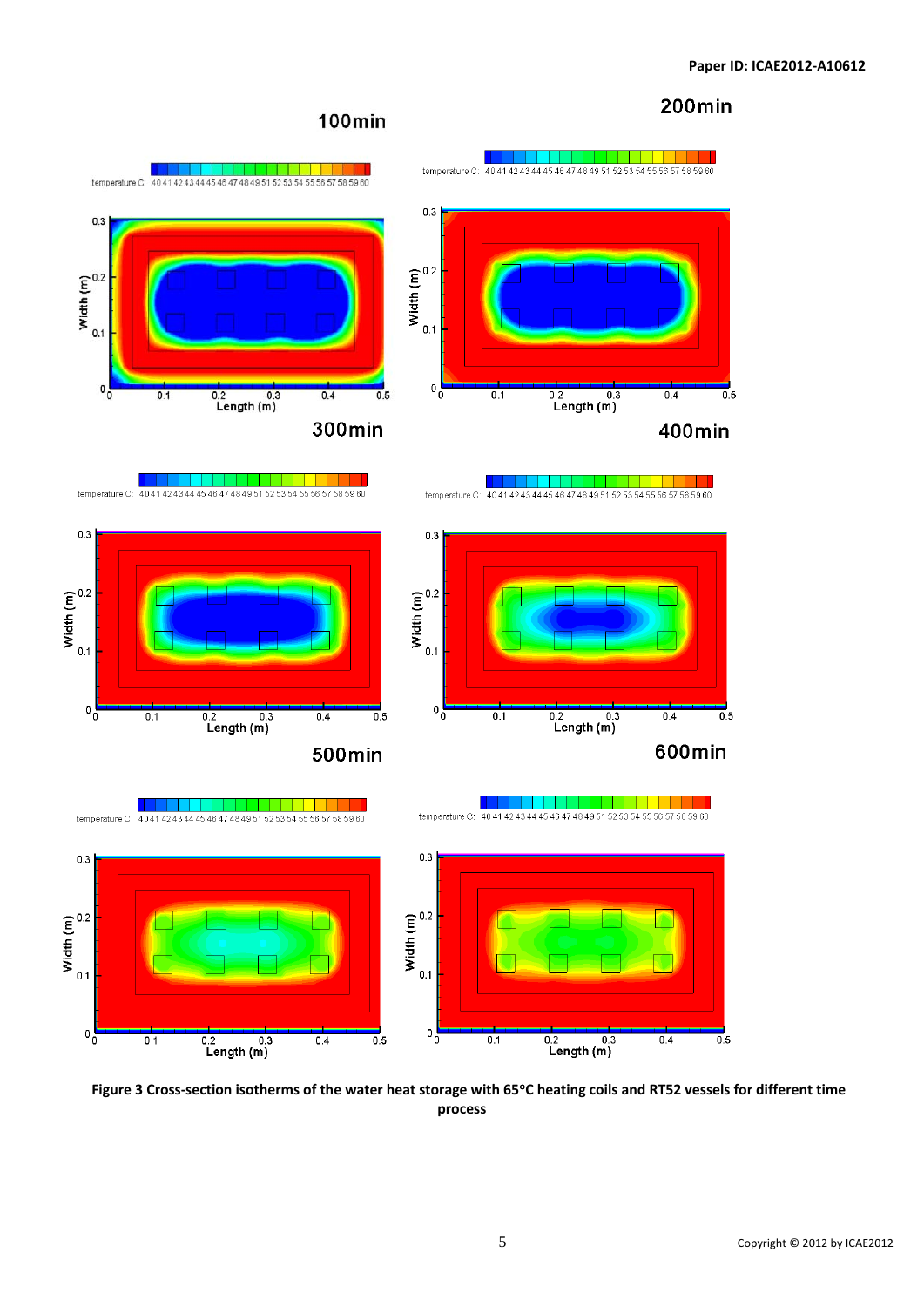

## Figure 4 Energy stored and average temperature with time evolution in the full water storage and PCM RT42 **water storage in Case I.**

# **4. PREDICTION RESULTS ON THE HEAT PUMP STORE**

### **4.1 Performance of the PCM Water Storage with Constant Heat Pump System Supply Temperature**

To improve the thermal comfort of indoor environment, a pre‐heating run may be needed. The heat charge progress in the storage can be predicted by the simulation. PCM water storage with PCM RT52 vessels was investigated regarding the temperature distributions. The heat exchanger coil can provide hot water from HP in constant temperature of 65°C. Figure 3 shows the cross-section isotherms of the water heat storage with 65 C heating coils and eight RT52 vessels (Case I) for different time process. The input heat by the coil heats up the surrounded water. Due to the PCM inside of the copper vessels can absorb the latent heat in its phase change temperature, therefore the water temperature around the vessels can keep in lower phase transient temperature and absorb the latent heat. Due to the water high thermal conductivity and convection effect the water around the PCM vessels can enhance the heat transfer from the heating coil to the PCM vessels for heat store. However with the Case I the effect of PCM heat store is not significant. Figure 4 presents the energy stored and average temperature with time evolution in the full water storage and PCM RT42 water storage. From the prediction it can be seen that although there is no significant difference between the temperatures for the two water storages, the energy stored in the PCM RT42 augmented water storage can store more energy than the full water storage.

### **4.2 The Effect of PCM Temperature Stabilisation in the Heat Pump Water Heat Store with Different PCMs**

The heat store capacity has been studied and compared with the water only and PCM-water stores. Two types of PCMs RT42 and RT52 with different melting temperatures have been simulated in the Case II store which has doubled amount of PCM compared with Case I. The average water temperatures in the water only store and PCM‐water stores are presented in Figure 5 and 6. The temperatures inside of the PCM vessels on point E and F along with the central point G are also listed. The effect of PCM temperature stabilisation in the water storage can be seen in the points E, F and G for RT42 and RT52 PCMs. The average water temperature in the PCM‐water store can be held in lower temperature than the heat pump on‐off temperature for longer time to charge the heat from heat pump. The stabilised temperature in the water can reduce short cycling of the compressor. The stored latent heat in the PCM can be released to meet the peak time heating requirement. During the discharge, when the water return temperature dropped to 30°C, the PCM‐water storage can provide higher temperature for longer time than the water only store. There is no significant effect from the type of PCMs for the simulated conditions.

The doubled PCM vessels than Case I increases the heat transfer area, however the increased heat transfer from the heat pump through the copper heat exchanger to the PCMs inside of the PCM‐water store is not clear. A simple increase in volume does not improve performance due to the low thermal conductivity of PCMs. It must be combined with the improvement of heat conductivity of PCMs.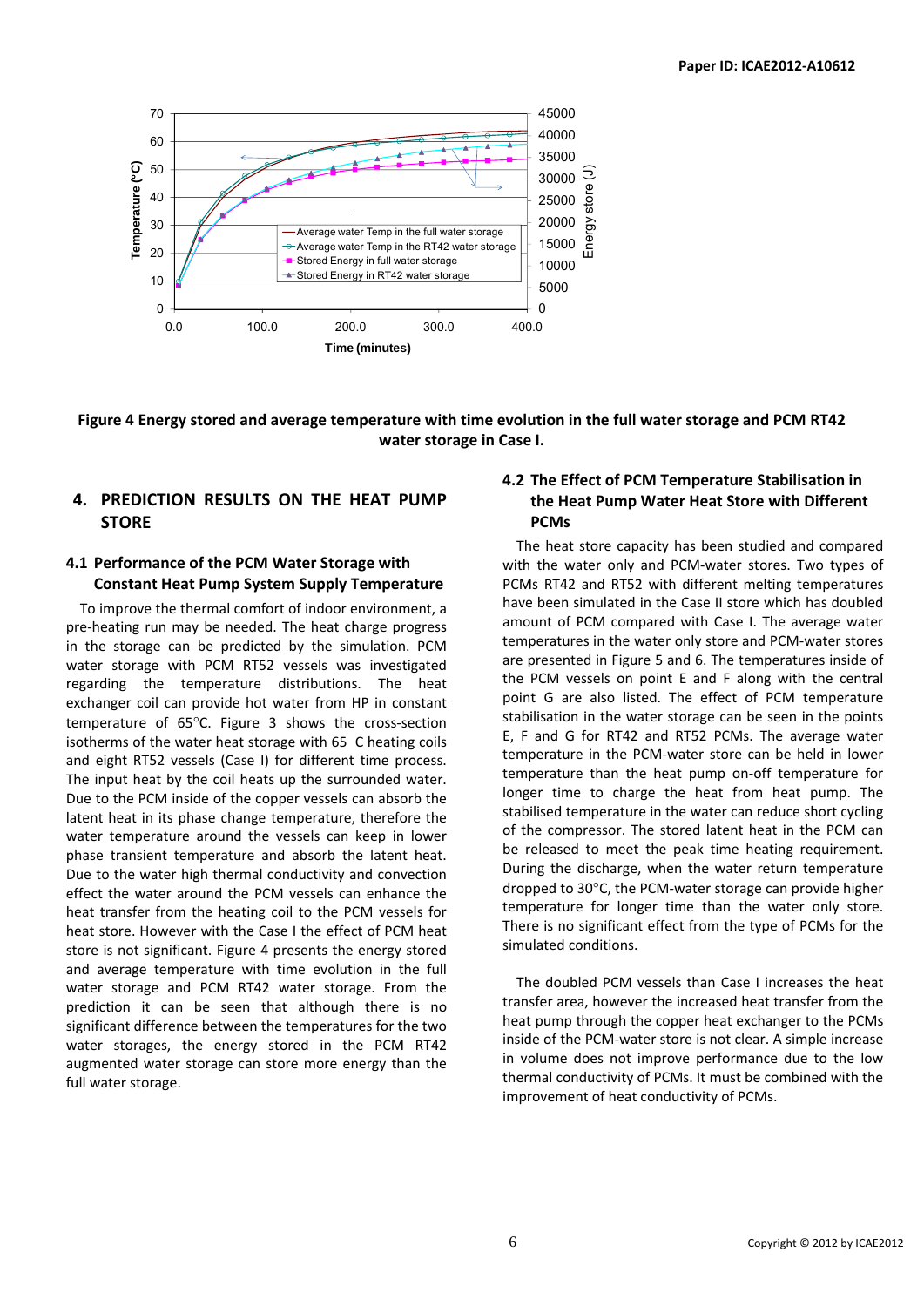

Figure 5 The comparison of the average temperature progress on heat charge and discharge in the water only storage **and the PCM‐RT42 water storage along with the PCM temperatures in points E, F and G**



### **Heating with 65C inlet water powered by 5kW RT52**

Figure 6 The comparison of the average temperature progress on heat charge and discharge in the water only storage **and the PCM‐RT52 water storage along with the PCM temperatures in points E, F and G**

### **4.3 The Effect of PCM Temperature Stabilisation in the Heat Pump Water Heat Store with Realistic Heat Demanding**

The realistic heat demanding and heat loss conditions have been used to study the performance of the PCM‐water store. The average water temperature variations inside of the heat storage have been compared between the water only storage and the water‐PCM heat storage in Case II situation in Figure 7. At the start stage there is a bit time delay on the first cycle. However due to the small amount of the PCM with low thermal conductive limited the temperature regulation effect. The reduced water volume by the PCM vessels makes the on‐off cycle been reduced. **Figure <sup>7</sup> The average water temperature variations**



**Average water temperature in the heat storage** 

**inside of the heat storage with water only and the PCM water storage with case II**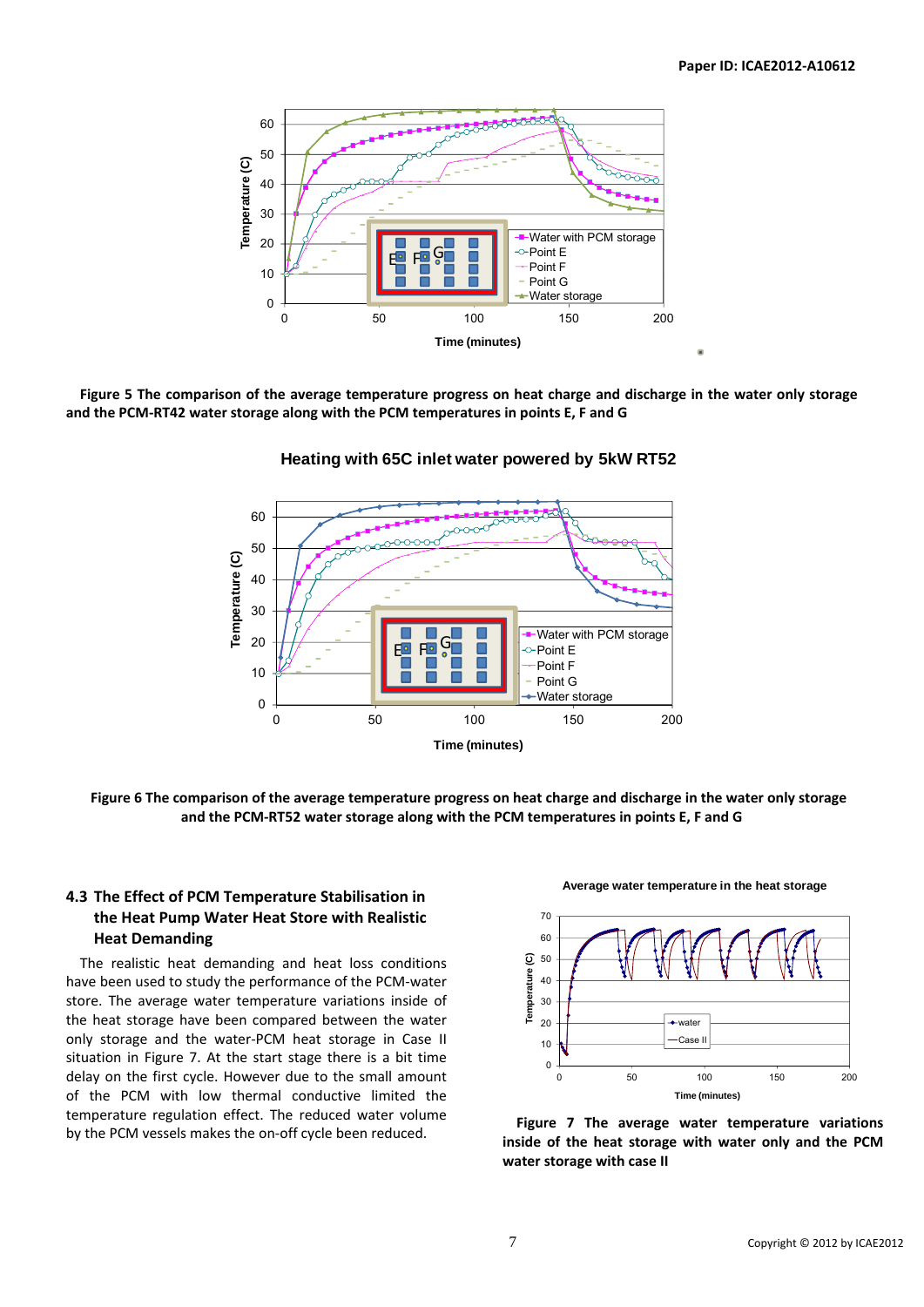

**Figure 8 The average water temperature variations inside of the heat storage with water only and the PCM water storage with case II and III**



**Figure 9 The average water temperature variations inside of the heat storage with water only and the PCM water storage with case IV and V**

Figure 8 presents the simulated average water temperature variation in the storage with full water case, case II and case III with the inlet water temperature from

### **REFERENCE**

Abhat A., 1983, Low temperature latent heat thermal energy storage: heat storage materials. Solar Energy, 30, pp.313‐332.

Anon, RUBITHERM data sheets, RUBITHERM GmbH, Schumann company. 2011.

ASHRAE, 2003, 'ASHRAE Handbook‐Heating, Ventilation, and Air‐Conditioning System and Applications', Chapter 40, American Society of Heating, Refrigerating and Air Conditioning Engineers, Inc., Atlanta. pp.40.2.

Bertrand O., Binet B., Combeau H., Couturier S., Delannoy Y., Gobin D., Lacroix M. Le Quere P., Medale M., Mencinger J., Sadat H. and Vieira G., 1999, Melting driven by natural convection: a comparison exercise, International Journal of Thermal Sciences 38, pp.5‐26.

Binet B. and Lacroix M., 1998, Numerical study of natural‐ convection dominated melting inside uniformly and discretely heated rectangular cavities. Journal of Numerical Heat Transfer –Part A 33, pp.207‐224.

the HP water supply scheme. From the figure 8 it can be seen that with the increased PCM and contact area the temperature stabilised effect is increased. Case III can absorb more energy therefore to reduce short cycling of the compressor and increase product lifetime. Further improvement can be seen in Case IV and Case V from Figure 9.

### **5. CONCLUSIONS**

In conclusion, using a heat pump system with integrated PCMs storage can improve the heating capacity and it is believed that it will reduce the electricity cost for a residential home. It also can shift a portion of the heating loads to off peak hours, when electricity cost is potentially lower. PCM storage can be used to stabilise the house water temperature during the day time, while the storage unit can be used as a thermal barrier against heat loss during the night time because of its relatively high melting temperature and low heat conduction coefficient in its solid phase. The simulation results have also indicated that the thermal characteristics of the PCM and the configuration of the PCM storage vessel can result in advantageous control of the water temperature rise and drop during both day and night time operation. In the future, the thermal performance of the heat store with different defrosting strategies and set point temperatures will be studied. Furthermore, a realistic range of climate conditions will be simulated to study the thermal application of PCM in heat pump residential applications.

Brousseau P. and Lacroix M., 1998, Numerical simulation of a multi-layer latent heat thermal energy storage system, International Journal of Energy Research 22, pp.1‐15.

Comakli O., Kaygusuz K. and Ayhan T., 1993, Solar‐assisted heat pump and energy storage for residential heating, Solar Energy, 51, pp.357.

Dincer I. And Rosen M.A., 2002, Thermal Energy Storage, John Wiley & Sons, Ltd, England, pp.303‐335.

Duffie J.A. and Beckman W.A., 1991, Solar Engineering of Thermal Processes, Wiley & Sons, Inc., USA.

Esen M., 2000, Thermal Performance of A Solar‐Aided Latent Heat Store Used for Space Heating by Heat Pump, Solar Energy, 69, pp.15‐25.

Farid M. and Husian R., 1990, An electrical storage heater using the phase‐change method of heat storage, Energy Conversion and Management 30 (3), pp.219‐230.

Hewitt N.J. and Huang M.J., 2006, Defrost Cycle Performance for an Air Source Heat Pump. The 2nd International Conference of Renewable Energy in Maritime Island Climates, April 2006, Dublin, Ireland, pp. 125‐130.

Hewitt N.J., Huang M.J. and Nugyen M., 2006, The Development of an Air Source Heat Pump. The 2nd